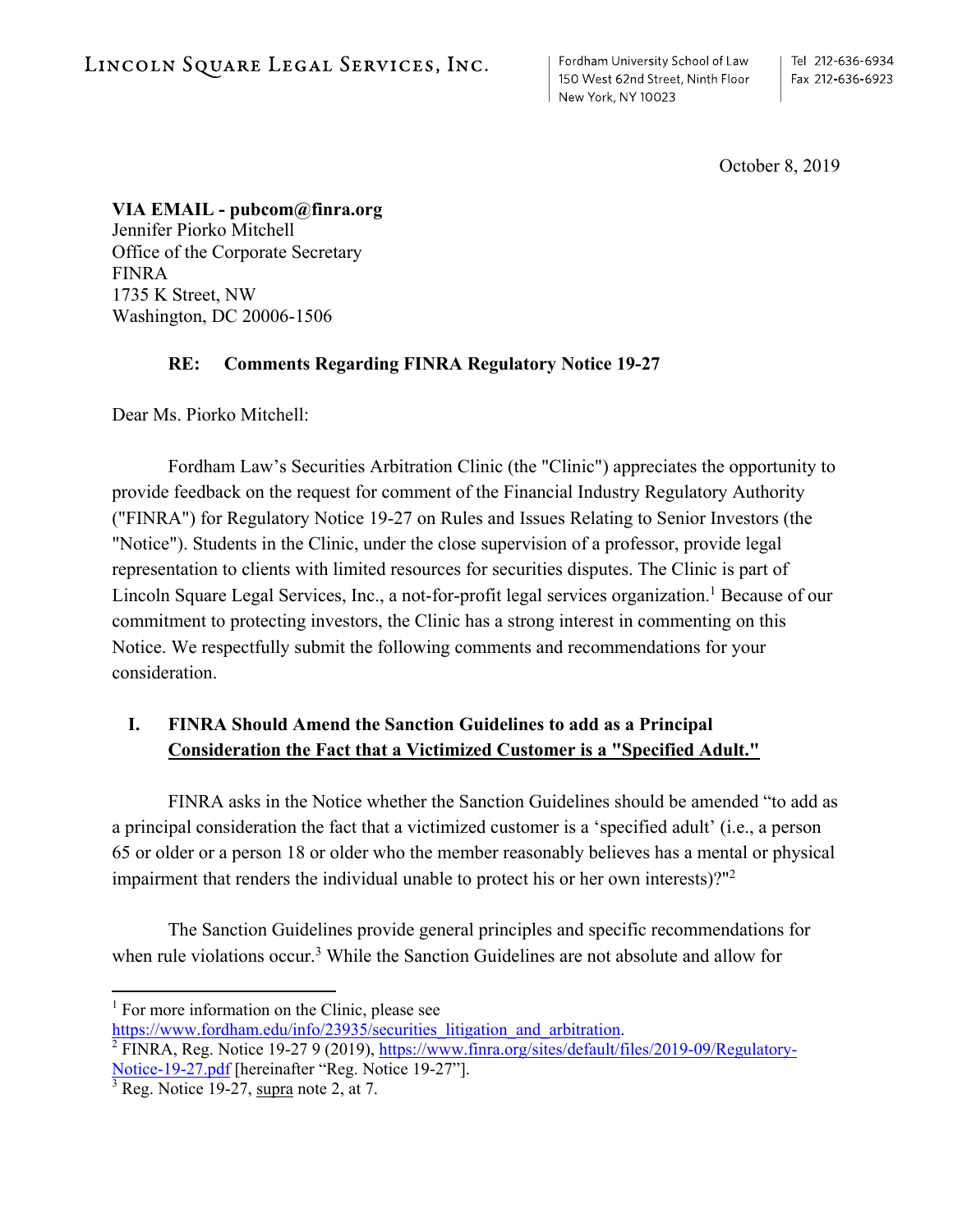flexibility in how sanctions are imposed, Adjudicators are encouraged to "look to the Guidelines for analogous violations" not proscribed.4

Although the Notice points out that "undue influence" and "sophistication" are considerations to be taken into account when applying sanctions, 5 we believe this does not adequately consider all the factors and circumstances involved in cases relating to a "specified adult." With many senior investors, their age is a factor that prevents them from recouping their losses when their broker makes unsuitable investments. By placing their retirement savings in unsuitably risky investments, our elderly clients have suffered losses they can never recoup because they no longer receive a salary, absent winning an award at arbitration. We believe the Sanction Guidelines would benefit from the additional consideration of the fact that a victimized customer is a "specified adult" because it encompasses factors beyond what may be considered under "undue influence" or "sophistication."

Even if not included as a principal consideration, we suggest FINRA provide guidance on how the Sanction Guidelines should be applied in cases involving "specified adults." The current Guidelines are broad, allowing for Adjudicators wide latitude to decide the sanction.<sup>6</sup> While this allows for many factors relating to "specified adults" to be considered, some Adjudicators may not realize or understand all of the considerations involved with these investors. Guidance from FINRA on "specified adults" will aid Adjudicators and member firms in understanding how the sanctions may apply in these circumstances.

# **II. FINRA Should Require Additional Disclosures and Heightened Supervision Over Senior Investors that are Placed in Investments Such as Annuities.**

 In the Notice, FINRA asks if it should "require additional disclosure or heightened supervision for any particular product or investment strategy that is marketed to senior investors?"7

 FINRA acknowledges that heightened supervision is necessary in some cases, such as when brokers or firms have a prior history of misconduct.<sup>8</sup> Although FINRA has rules and

<sup>4</sup> FINRA, Sanction Guidelines 1 (Mar. 2019),

https://www.finra.org/sites/default/files/Sanctions\_Guidelines.pdf [hereinafter "Sanction Guidelines"].  $<sup>5</sup>$  Reg. Notice 19-27, supra note 2, at 8.</sup>

 $6$  Sanction Guidelines, supra note 4, at 1 (discussing the flexibility of the sanction guidelines).

<sup>&</sup>lt;sup>7</sup> Reg. Notice 19-27, supra note 2, at 10.

<sup>&</sup>lt;sup>8</sup> See generally FINRA, Reg. Notice 19-17 (2019), https://www.finra.org/rules-guidance/notices/19-17 (proposing Rule 4111 imposing obligations on firms with history of misconduct); FINRA, Reg. Notice 18-15 (2018), https://www.finra.org/sites/default/files/notice\_doc\_file\_ref/Regulatory-Notice-18-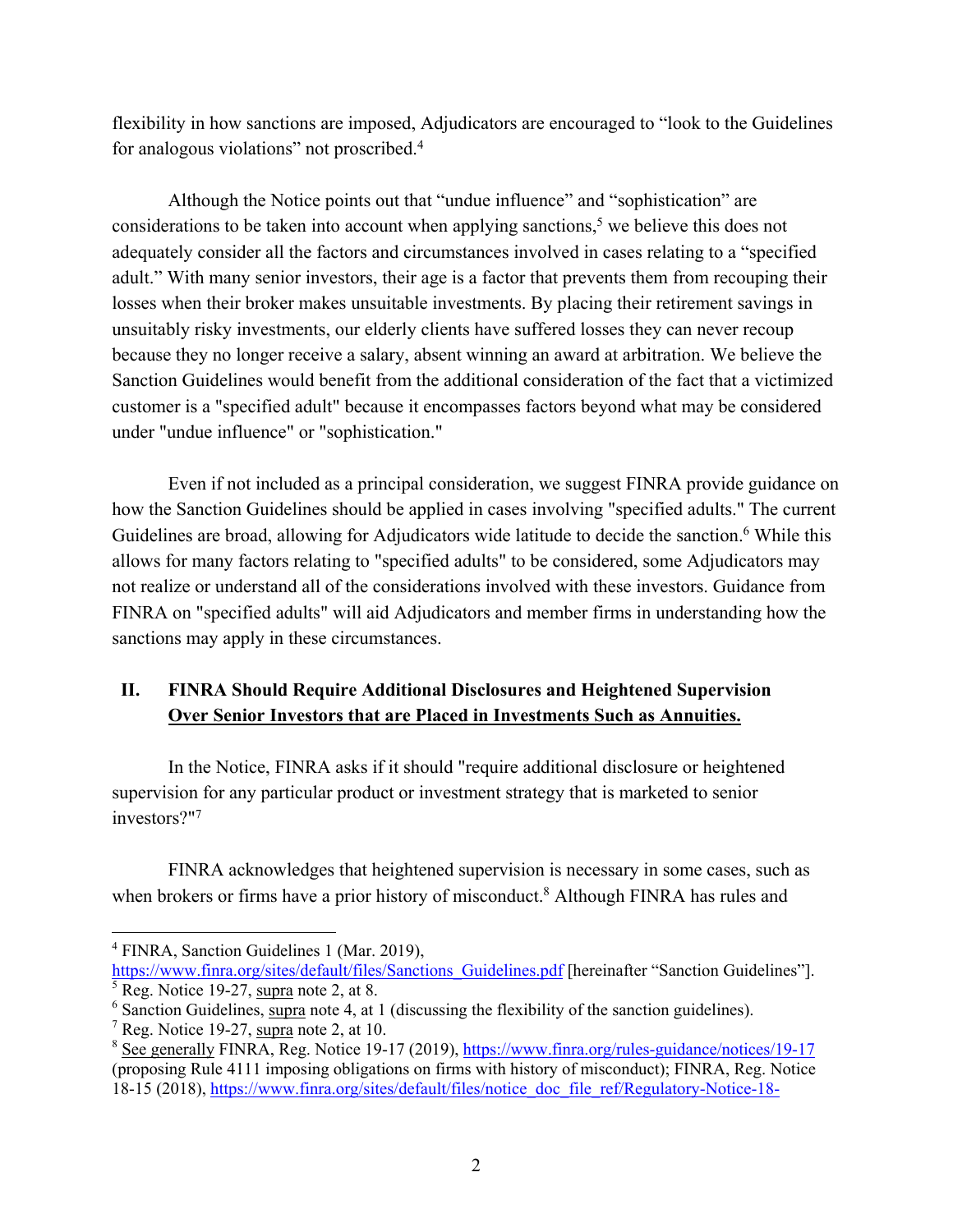guidance relating to heightened supervision for these high-risk firms and brokers, there is currently not a similar rule regarding supervision of accounts held by senior investors.

As a result, senior investors are at risk for being placed in unsuitable investments by brokers without proper supervision from firms. For example, annuities are often targeted towards senior investors.<sup>9</sup> Annuities come in various<sup>10</sup> and complex<sup>11</sup> structures, and in many cases are not suitable for inexperienced investors like our clients.12 Annuities are ripe for abuse because their terms are often confusing. FINRA and the SEC have acknowledged that annuities may not be suitable for some senior investors,<sup>13</sup> including FINRA's rule pertaining to the recommendation of annuities.14 Despite this, we see our clients often being placed in annuities that are unsuitable for their needs and goals.

We suggest FINRA strengthen its current efforts by having heightened supervision for investments frequently sold to senior investors such as annuities. Similar to how FINRA requires heightened supervision of brokers and firms with histories of misconduct, FINRA could require firms to establish standards for reviewing and supervising accounts of senior investors invested in annuities.

# **III. FINRA Should Conduct Additional Research on the Types of Investments that are the Subject of Suits Brought by Senior Investors Against Brokers and Firm.**

In the Notice, FINRA asks "[w]hat additional guidance, tools or resources would be

<sup>15</sup>\_1.pdf (providing guidance on imposing heightened supervisory procedures for associated persons with a history of misconduct).

 $9 \text{ See, e.g., Jeff Sommer, The Rolling Stones Know What You Need: An Annuity, N.Y. Times (July 1, 1)$ 2019), https://www.nytimes.com/2019/07/01/business/rolling-stones-social-security-retirement.html

<sup>(</sup>discussing how the Rolling Stones Tour was sponsored by a trade association that advertised annuities). <sup>10</sup> Annuities, Investor.gov, https://www.investor.gov/introduction-investing/basics/investment-

products/annuities.<br><sup>11</sup> SEC, <u>Fast Answers: Annuities, https://www.sec.gov/fast-answers/answersannuityhtm.html</u> (last modified Apr. 6, 2011) [hereinafter "Fast Answers"].

 $<sup>12</sup>$  Penelope Wang, Why Indexed Annuities May Promise More Than They Deliver, Consumer Rep. (Sept.)</sup> 2, 2019), https://www.consumerreports.org/retirement-planning/why-indexed-annuities-may-promisemore-than-they-deliver/.<br><sup>13</sup> Fast Answers, supra note 11; FINRA, Reg. Notice 07-43 3-4 (2007), https://www.finra.org/rules-

guidance/notices/07-43 ("[C]ertain products or strategies pose risks that may be unsuitable for many seniors, because of time horizon considerations, liquidity, volatility or inflation risk. . . . For example, FINRA has repeatedly stated that variable annuities are generally considered to be long-term investments and are therefore typically not suitable for investors who have short-term investment horizons."); Annuities, FINRA.org, https://www.finra.org/investors/learn-to-invest/types-investments/annuities.  $\frac{14 \text{ FINRA}}{14 \text{ FINRA}}$ , Rule 2330 (2014), https://www.finra.org/rules-guidance/rulebooks/finra-rules/2330.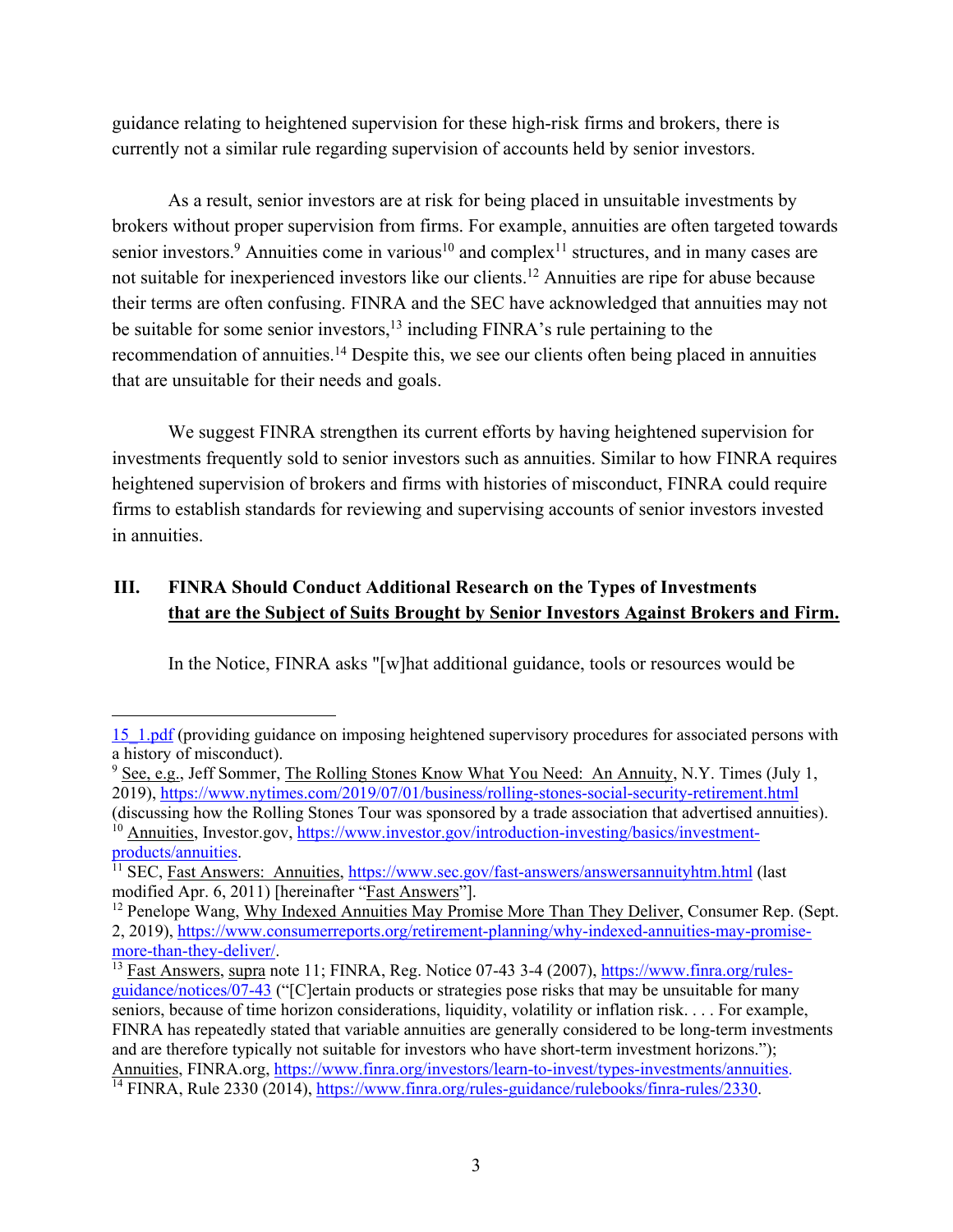helpful to firms or the investing public to address suspected financial exploitation and other circumstances of financial vulnerability for senior investors? Are there areas where FINRA or the FINRA Investor Education Foundation should conduct additional research or publish additional materials to promote greater awareness and education?"15

FINRA provides detailed and helpful information about its arbitration process on its website.16 This information provides insight into the claims brought in arbitration and mediation, the settlements made, and the number of cases outstanding.17 To the extent they currently do not already do so, FINRA could expand on this analysis and determine which cases are brought by senior investors and for what reasons. This information can be used by FINRA and the investing public to learn about trends in how brokers are managing senior investors' funds. By doing this, FINRA can better develop rules and guidance on how to prevent these abuses.

Our clients in the Clinic come from a wide range of ages, races, ethnicities, and socioeconomic backgrounds. Many of them are immigrants. Their brokers have invested them in a wide range of products, including stocks of high-risk companies, below-investment grade bonds, annuities, and Real Estate Investment Trusts. But many of their cases overlap in terms of how their brokers take advantage of them and the high level of trust they place in their brokers and firms. FINRA has recognized that investors like our clients rely heavily on firms and their brokers to protect them.18 Accordingly, FINRA should review the information it already collects to gain a better understanding of the problems at hand in order to better protect senior investors.

# **IV. FINRA Should Consider Making Changes to Account Opening Documents and Create a Rebuttable Presumption for Brokerage Firms.**

 In the Notice, FINRA asks if there are "other approaches, policies, rules, programs or partnerships not discussed herein that are within FINRA's jurisdiction and mandate that would further benefit senior investors?"19

 $15$  Reg. Notice 19-27, supra note 2, at 10.

<sup>&</sup>lt;sup>16</sup> Dispute Resolution Statistics, FINRA.org, https://www.finra.org/arbitration-mediation/disputeresolution-statistics.

 $^{17}$  Id.

<sup>&</sup>lt;sup>18</sup> Mary L. Schapiro, Chief Executive Officer, FINRA, Remarks From SEC's Third Annual Senior Summit (Sept. 22, 2008), https://www.finra.org/media-center/speeches-testimony/remarks-secs-thirdannual-senior-summit ("Seniors need regulators to set and enforce high standards. But they rely even more on the firms we regulate, and the financial professionals that give them advice, to embody those standards of trust and excellence.").

 $19$  Reg. Notice 19-27, supra note 2, at 10.